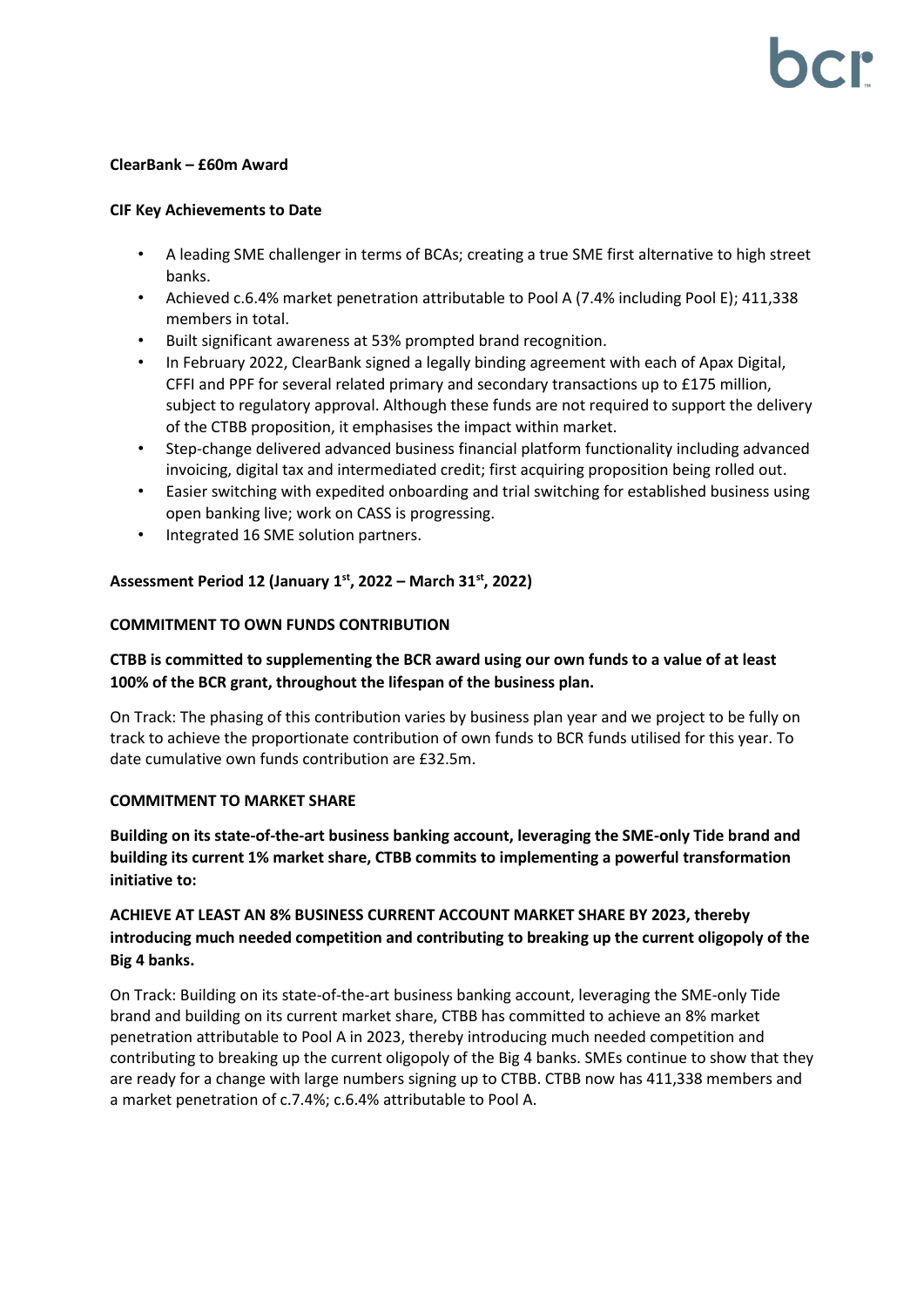#### **COMMITMENT TO THE TRANSFORMATION INITIATIVE**

**Transformation will require a concerted effort. More of the same business current account offers will not lead to the necessary shifts in market share, even if they are supported by better switching solutions. Recognising this need for a different approach to succeed, CTBB will achieve its market share objective through a set of powerful propositions to remove friction to switching, provide compelling attractors, and raise awareness of the superior CTBB business current account. CTBB will deliver full functionality under all grant**

We set out that transformation will require a concerted effort. More of the same business current account offers will not lead to the necessary shifts in market share, even if they are supported by better switching solutions. Recognising this need for a different approach to succeed, CTBB will achieve its market share objective through a set of powerful propositions to remove friction to switching, provide compelling attractors, and raise awareness of the superior CTBB business current account. Our implementation is continuing to progress as planned.

### **(1) REMOVE FRICTION to selection of, and switching to, CTBB**

# **• CTBB already offers a fast onboarding process that allows, for the majority of applicants, the opening of a business current account within minutes.**

On Track: Following thorough research amongst the SME community, we have enhanced this process to allow onboarding not only through the app but also through the web.

**The SWITCHING PROPOSITION: MAKING BCA SWITCHING SIMPLE will build on Open Banking and CASS infrastructure to allow businesses to switch their current accounts easily. The switching proposition will allow even faster onboarding for existing businesses, trial switching, allowing closed account histories to be maintained, dedicated personal onboarding assistance and temporary pop-up onboarding stores.**

On Track: Personal onboarding assistance, pop-up stores and expedited onboarding using open banking are already live. Key building blocks have been put in place with personal onboarding assistance as well as PSD2. Expedited Onboarding feature has been launched. Active development continues on the trial switching proposition to deliver further improvements over the coming quarters. CASS product delivery has completed prototype development. However, we are awaiting confirmation of a testing slot by Pay.UK and we continue to expect to meet this commitment.

# **(2) PROVIDE COMPELLING ATTRACTORS comprised of strong incentives to select and switch to CTBB**

**• CTBB already offers a strong set of solutions (CTBB Version 1) and, building on these, will develop four additional attractor propositions (CTBB Version 2) to make CTBB an even more compelling business current account partner for SMEs.**

**• The STARTING-OUT PROPOSITION: OPENING YOUR BCA AS PART OF SETTING UP YOUR BUSINESS will provide strong incentives for new businesses to set up their business current account with CTBB. The starting-out proposition will allow registrations (company registration, tax registration etc.) to be undertaken as part of the business current account opening process.**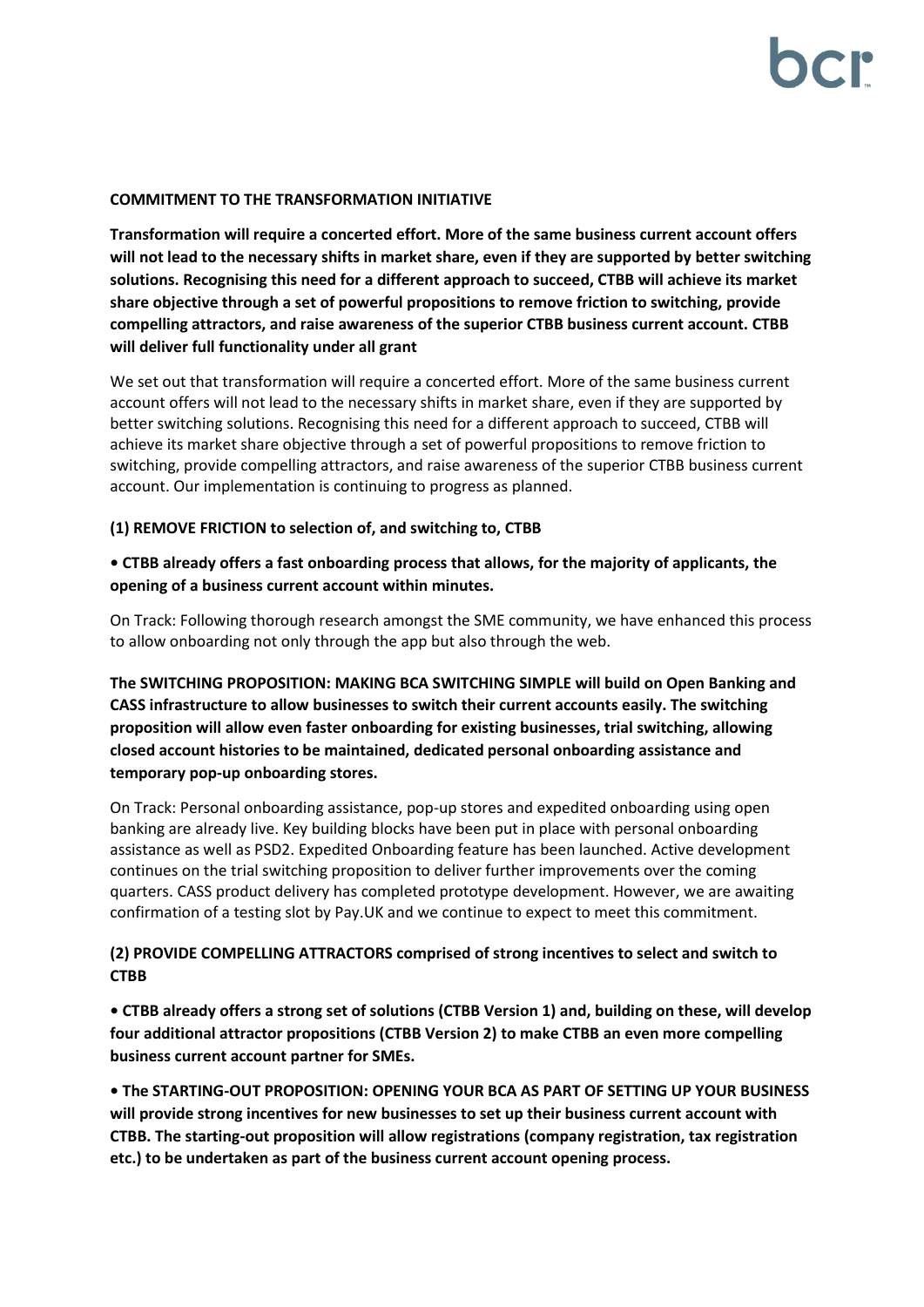On Track: Starting-Out delivered company registrations in early 2021, ahead of schedule. CTBB has helped over 55,000 entrepreneurs register a limited company and get a business current account at the same time. According to Companies House data, we are forming over 12% of all limited companies that go through a formation agent. New features, assisting with Self-Employment Registration (to help Sole Traders get a Unique Tax Reference number), and VAT Registration (to help businesses get a VAT number who expect to have above £85,000 turnover) are live. The final two sub-commitments of Starting-Out have also been released at the end of Q1 2022, in line with the schedule. It's now possible for Tide Members to register a domain or a trademark.

**• The ADMINISTRATION PROPOSITION: SAVING YOU TIME BY SEAMLESSLY INTEGRATING TOOLS WITH YOUR BCA will reduce the estimated 48 days p.a. that a small business spends on administration by seamlessly connecting (via API) the BCA to solutions for accounting, payroll, invoicing, expense management, tax and other filings. This is particularly helpful for smaller businesses, which typically operate without a Finance or HR function. As part of the administration proposition, CTBB will offer a range of Tide-branded solutions (Tide Tools) as well as provide highly usable integrations to popular third party solutions (Tide Connect) deeply integrated with the business current account, building on the strong base of its existing functionality.**

On Track: CTBB has already developed and released a mechanism for importing invoices into CTBB via an in-app and web-based invoice scanner, with automatic text processing. This feature allows the payment or scheduling of invoices imported into CTBB, with CTBB sending relevant transaction metadata to leading accountancy software provider, Xero to support bookkeeping. The initial version of Tide Accounting has been beta launched. The initial version focuses on Self Employed businesses, but the scope of Tide Accounting has an intended addressable market of all members with common accounting needs.

**• The CREDIT PROPOSITION: OPTIMISING YOUR CASHFLOW USING BCA DATA. According to the British Business Bank, lenders - while increasing net lending to medium-size businesses since Q3/14 - have actually reduced lending to smaller businesses despite unmet demand in excess of £5bn p.a. Much of the funding need of smaller businesses centres around cashflow. Recognising this need, the credit proposition will deliver a number of solutions tightly linked to the business current account to avoid cashflow issues (including invoice chasing, next-generation direct debit, and developing a Pay-On-Time rating), to protect against cashflow issues (by integrating with debtor insurance providers) and bridge cashflow (through working capital solutions, integrating the best providers and, with the SMEs' permission, providing lenders with transaction data available from the business current account)**

On Track: Previously we had rolled out our Credit Insurance product with our partner Hokodo and our Direct Debit product with our partner GoCardless. Merchant Cash Advances is available to B2C members partnering with Liberis. We have rolled out Selective Invoice Finance to our members partnering with MarketFinance and have agreed to offer Recovery Loan Scheme term loans through Funding Circle. We also rolled out Invoice Finance for our B2B members allowing different segments within Tide to find the right product for them partnering with Bibby Financial Services. Our Cashflow Optimisation Engine (named Cashflow Insights) is now available on mobile to provide multiple insights tools allowing our members to optimise their cashflow and find the right credit solution. In Q1 2022 we added YouLend as a further partner.

**• The ACQUIRING PROPOSITION: SAVING YOU MONEY BY OFFERING CARD ACCEPTANCE AS A BCA FEATURE. Smaller businesses are currently charged excessive amounts for their card acquiring and**